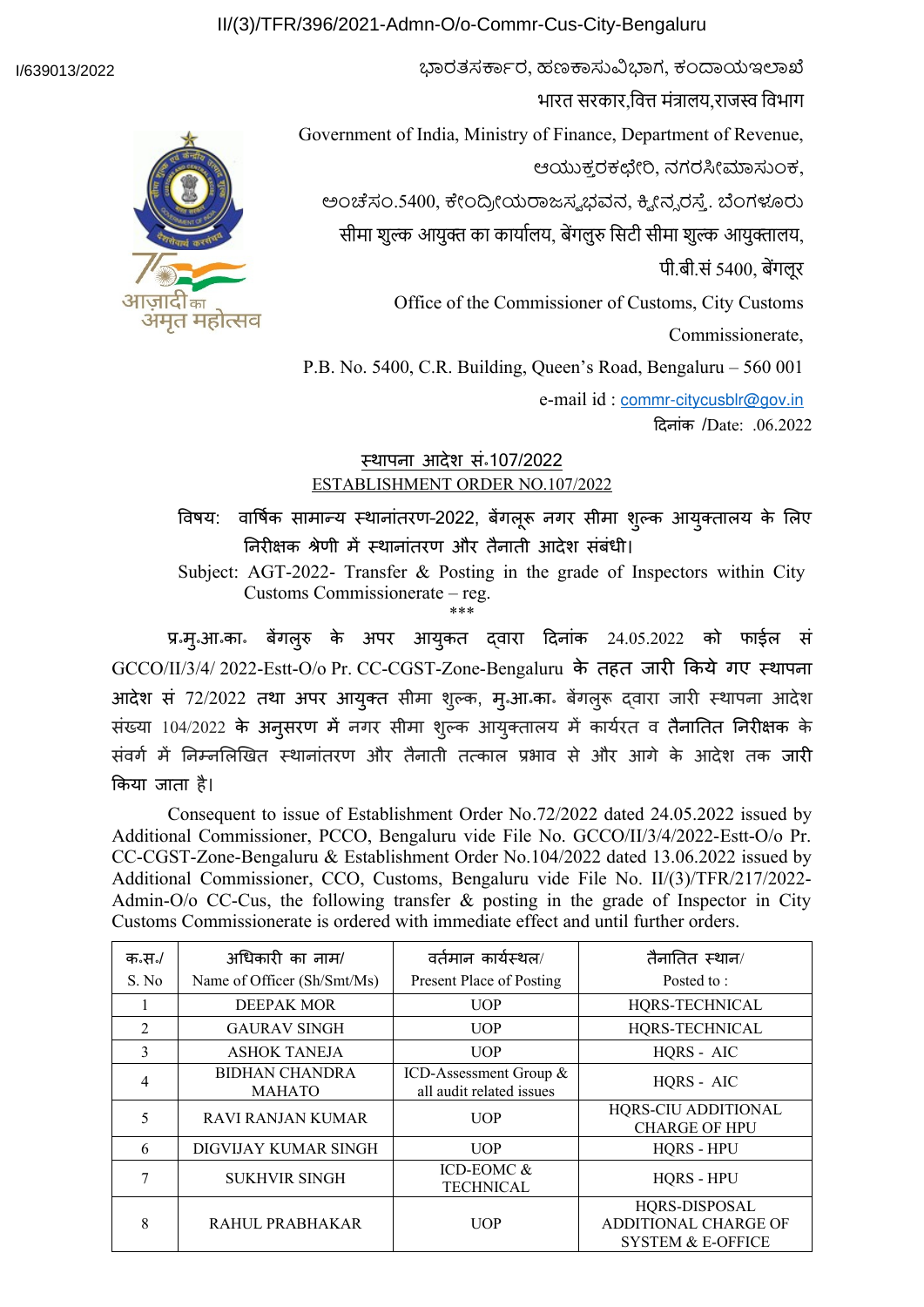## II/(3)/TFR/396/2021-Admn-O/o-Commr-Cus-City-Bengaluru

| I/639013/2022 | 9  | NEERAJ KUMAR BANSAL                    | <b>UOP</b>                         | HQRS-VIGILANCE                     |
|---------------|----|----------------------------------------|------------------------------------|------------------------------------|
|               | 10 | ASHISH KUMAR SINGH                     | <b>UOP</b>                         | HQRS-ARC                           |
|               | 11 | YOGESH KUMAR                           | EPC-CENTRAL                        | HQRS-LEGAL &<br><b>PROSECUTION</b> |
|               | 12 | <b>BALENDRA KUMAR</b>                  | <b>ICD-SATTVA</b>                  | HQRS-AEO                           |
|               | 13 | <b>SAURAV LAKRA</b>                    | <b>ICD-CWC &amp; SECTION</b><br>48 | <b>HQRS-REVIEW</b>                 |
|               | 14 | <b>RAJAN KESWANI</b>                   | <b>ICD-UB</b>                      | PAD                                |
|               | 15 | <b>SUMIT KUMAR GUPTA</b>               | PAD, CITY CUSTOMS                  | <b>PAD</b>                         |
|               | 16 | YADU SHARMA                            | <b>UOP</b>                         | PAD                                |
|               | 17 | <b>BRAJESH KUMAR</b>                   | <b>UOP</b>                         | <b>PAD</b>                         |
|               | 18 | <b>ARVIND</b>                          | <b>UOP</b>                         | EPC-Central                        |
|               | 19 | <b>ARUN SONI</b>                       | <b>UOP</b>                         | <b>EPC South</b>                   |
|               | 20 | <b>SHYAM SUNDAR SINGH</b>              | <b>UOP</b>                         | <b>ICD-DBK</b>                     |
|               | 21 | <b>ANKUR SINGH</b>                     | <b>UOP</b>                         | <b>ICD-CWC CFS</b>                 |
|               | 22 | <b>AJAY KUMAR GUPTA</b>                | HQRS-TECHNICAL                     | <b>ICD-MARIGOLD CFS</b>            |
|               | 23 | <b>NEELAM SINGH</b>                    | <b>UOP</b>                         | <b>ICD-HAL CFS</b>                 |
|               | 24 | <b>LOKENDRA SINGH</b>                  | PAD, CITY CUSTOMS                  | <b>ICD-Sattva CFS</b>              |
|               | 25 | <b>ROBIN RAWAT</b>                     | HQRS-LEGAL &<br><b>PROSECUTION</b> | ICD-Import shed                    |
|               | 26 | <b>ANKIT RAJPOOT</b>                   | <b>ICD-SIIB &amp; ARREARS</b>      | ICD- Import Shed                   |
|               | 27 | <b>ASHISH SHARMA</b>                   | <b>UOP</b>                         | <b>ICD-Export SHED</b>             |
|               | 28 | ANUP KUMAR GODARA                      | <b>UOP</b>                         | <b>ICD-Export SHED</b>             |
|               | 29 | <b>KAMLESH KUMAR</b><br><b>SINGHAL</b> | <b>UOP</b>                         | <b>ICD - BRC</b>                   |
|               | 30 | <b>AMIT SINGH</b>                      | <b>UOP</b>                         | ICD-EOMC                           |
|               | 31 | <b>VIPUL GUPTA</b>                     | <b>UOP</b>                         | ICD - TSK                          |
|               | 32 | <b>RAVI KUMAR</b>                      | <b>UOP</b>                         | <b>ICD-Import Assessment</b>       |
|               | 33 | PRAVEEN KUMAR SINGH                    | <b>UOP</b>                         | ICD-Warehouse Bond                 |
|               | 34 | <b>JAIDEEP YADAV</b>                   | <b>UOP</b>                         | ICD - ARC                          |
|               | 35 | MUKESH KUMAR                           | HQRS-AEO                           | <b>ICD-SIIB</b>                    |
|               | 36 | <b>AMOD KUMAR PAL</b>                  | PAD, CITY CUSTOMS                  | <b>ICD-UB</b>                      |
|               | 37 | ROHIT KUMAR BHADANA                    | PAD, CITY CUSTOMS                  | ICD-TECHNICAL                      |

वार्षिक सामान्य स्थानांतरण 2022 के सदभे में प्राप्त सभी अभ्यावेदनों का गहन परीक्षण कर समृचित निपटारा किया गया हैं।

All the representations received regarding AGT, 2022 have been duly been examined and stand disposed off.

सभी अधिकारी जिनके पास एस.एस.ओ.आई.डी. नहीं है, े एस.एस.ओ.आई.डी. प्राप्त करने के लिए संबंधित प्रभारी उप/सहायक से संपर्क करके निर्धारित प्रपत्र में नये तैनातित स्थान में कार्यभार ग्रहण करने के संबंध में सूचना दे सकते हैं। जिन अधिकारी के पास एस.एस.ओ.आई.डी है पर जो आई.सी.डी./नगर सीमा शुल्क आयुक्तालय से लिंक नहीं किया गया है वे संशोधन टेंप्लेट में निर्धारित प्रपत्र में संबंधित प्रभारी उप/सहायक आयुक्त को प्रस्तुत कर सकते हैं ।

All the officers, who do not have SSOIDs shall contact their respective DC/AC incharge and give the information in the prescribed format of joining new location for obtaining SSOIDs. The Officers already have SSOIDs but which are not linked to ICD/City Commissionerate shall furnish the information in prescribed format of modification template for SSOIDs to their respective DC/AC in-charge.

3. सभी उप/सहायक आयुक्त को यह निदेश दिया जाता है कि वे एस.एस.ओ.आई.डी. नगर सीमा शुल्क आयुक्तालय में मैप्पिंग करने के संबंध में अतिरिक्त सिस्टम मैनजर को अधिकारियो द्वारा नये कार्यस्थान में कार्यभार ग्रहण के तुरंत बाद विवरण प्रस्तुत करें।